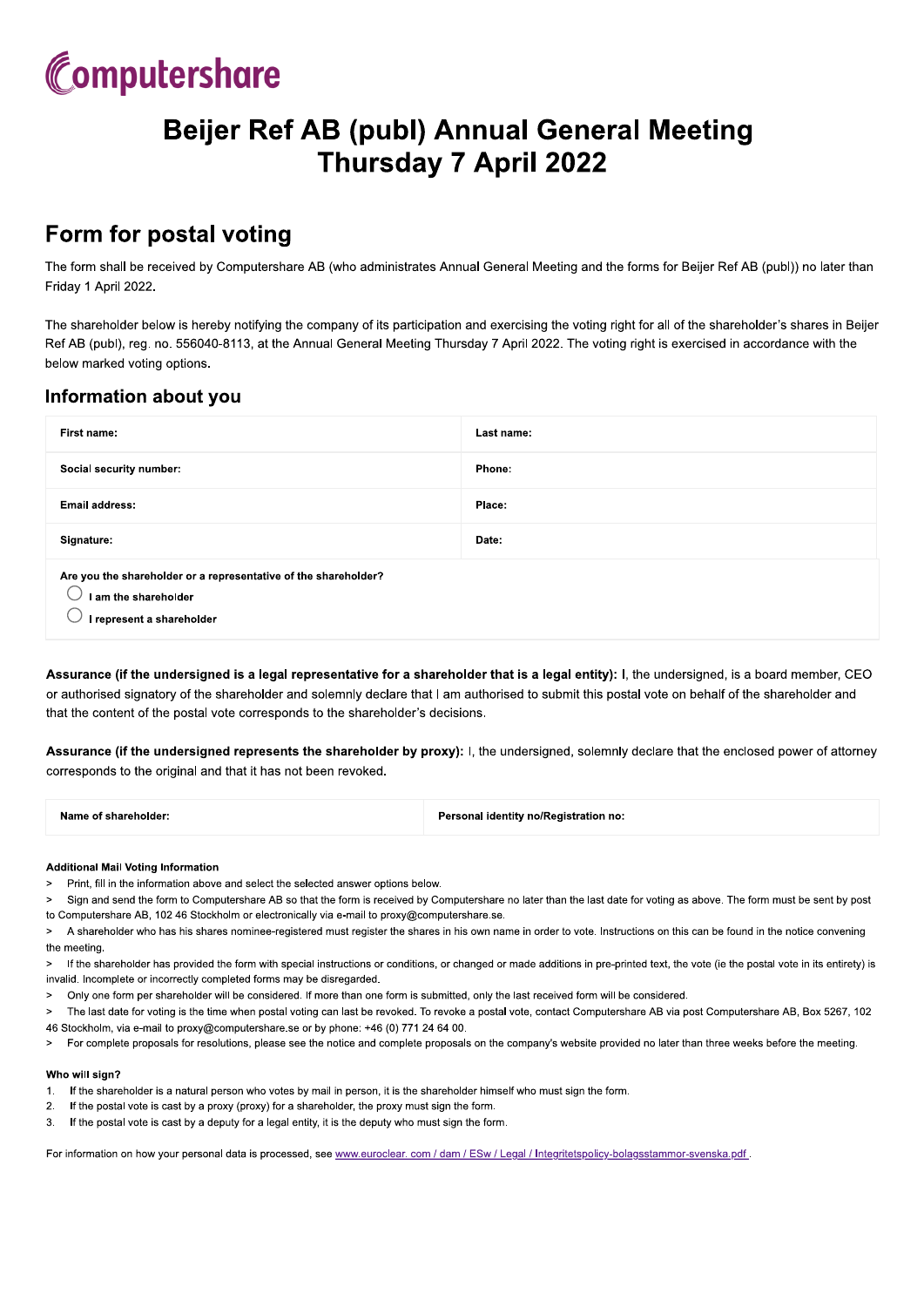## Annual General Meeting in Beijer Ref AB (publ) Thur

| The options below comprise the proposals submitted which are found in the notice to the meeting.                                                                            |                                                 |
|-----------------------------------------------------------------------------------------------------------------------------------------------------------------------------|-------------------------------------------------|
| 1. Election of the Chairman of the Annual Meeting of shareholders                                                                                                           |                                                 |
| 1.1 Katarina Olsson, General Counsel & EVP, Beijer Ref AB                                                                                                                   | $\bigcirc$ Yes $\bigcirc$ No $\bigcirc$ Abstain |
| 4. Approval of the Agenda                                                                                                                                                   | $\bigcirc$ Yes $\bigcirc$ No $\bigcirc$ Abstain |
| 5. Determination that the meeting has been duly convened                                                                                                                    | $\bigcirc$ Yes $\bigcirc$ No $\bigcirc$ Abstain |
| 8. Resolution regarding                                                                                                                                                     |                                                 |
| (a) adoption of the profit and loss account and balance sheet of the company and of the consolidated profit and loss<br>account and consolidated balance sheet of the Group | $\bigcirc$ Yes $\bigcirc$ No $\bigcirc$ Abstain |
| (b) allocation of the company's profit or loss in accordance with the adopted balance sheet and determination of<br>record date for dividend                                | $\bigcirc$ Yes $\bigcirc$ No $\bigcirc$ Abstain |
| (c) approval of the remuneration report                                                                                                                                     | $\bigcirc$ Yes $\bigcirc$ No $\bigcirc$ Abstain |
| (d) discharge from liability for the Members of the Board of Directors and the Managing Director                                                                            |                                                 |
| i. Kate Swann (Chairman)                                                                                                                                                    | $\bigcirc$ Yes $\bigcirc$ No $\bigcirc$ Abstain |
| ii. Joen Magnusson (Board member)                                                                                                                                           | $\bigcirc$ Yes $\bigcirc$ No $\bigcirc$ Abstain |
| iii. Per Bertland ((Managing Director up to and including 29 August 2021, Board member)                                                                                     | $\bigcirc$ Yes $\bigcirc$ No $\bigcirc$ Abstain |
| iv. Kerstin Lindvall (Board member)                                                                                                                                         | $\bigcirc$ Yes $\bigcirc$ No $\bigcirc$ Abstain |
| v. William Striebe (Board member)                                                                                                                                           | $\bigcirc$ Yes $\bigcirc$ No $\bigcirc$ Abstain |
| vi. Albert Gustafsson (Board member)                                                                                                                                        | $\bigcirc$ Yes $\bigcirc$ No $\bigcirc$ Abstain |
| vii. Frida Norrbom Sams (Board member)                                                                                                                                      | $\bigcirc$ Yes $\bigcirc$ No $\bigcirc$ Abstain |
| viii. Peter Jessen Jürgensen (former Board member, resigned 15 April 2021)                                                                                                  | $\bigcirc$ Yes $\bigcirc$ No $\bigcirc$ Abstain |
| ix. Bernt Ingman (former Chairman, resigned 3 March 2021)                                                                                                                   | $\bigcirc$ Yes $\bigcirc$ No $\bigcirc$ Abstain |
| x. Gregory Alcorn (former Board member, resigned 3 March 2021)                                                                                                              | $\bigcirc$ Yes $\bigcirc$ No $\bigcirc$ Abstain |
| xi. Monika Gimre (former Board member, resigned 3 March 2021)                                                                                                               | $\bigcirc$ Yes $\bigcirc$ No $\bigcirc$ Abstain |
| xii. Christopher Norbye (Managing Director)                                                                                                                                 | $\bigcirc$ Yes $\bigcirc$ No $\bigcirc$ Abstain |
| 9. Determination of the number of Board Members                                                                                                                             | $\bigcirc$ Yes $\bigcirc$ No $\bigcirc$ Abstain |